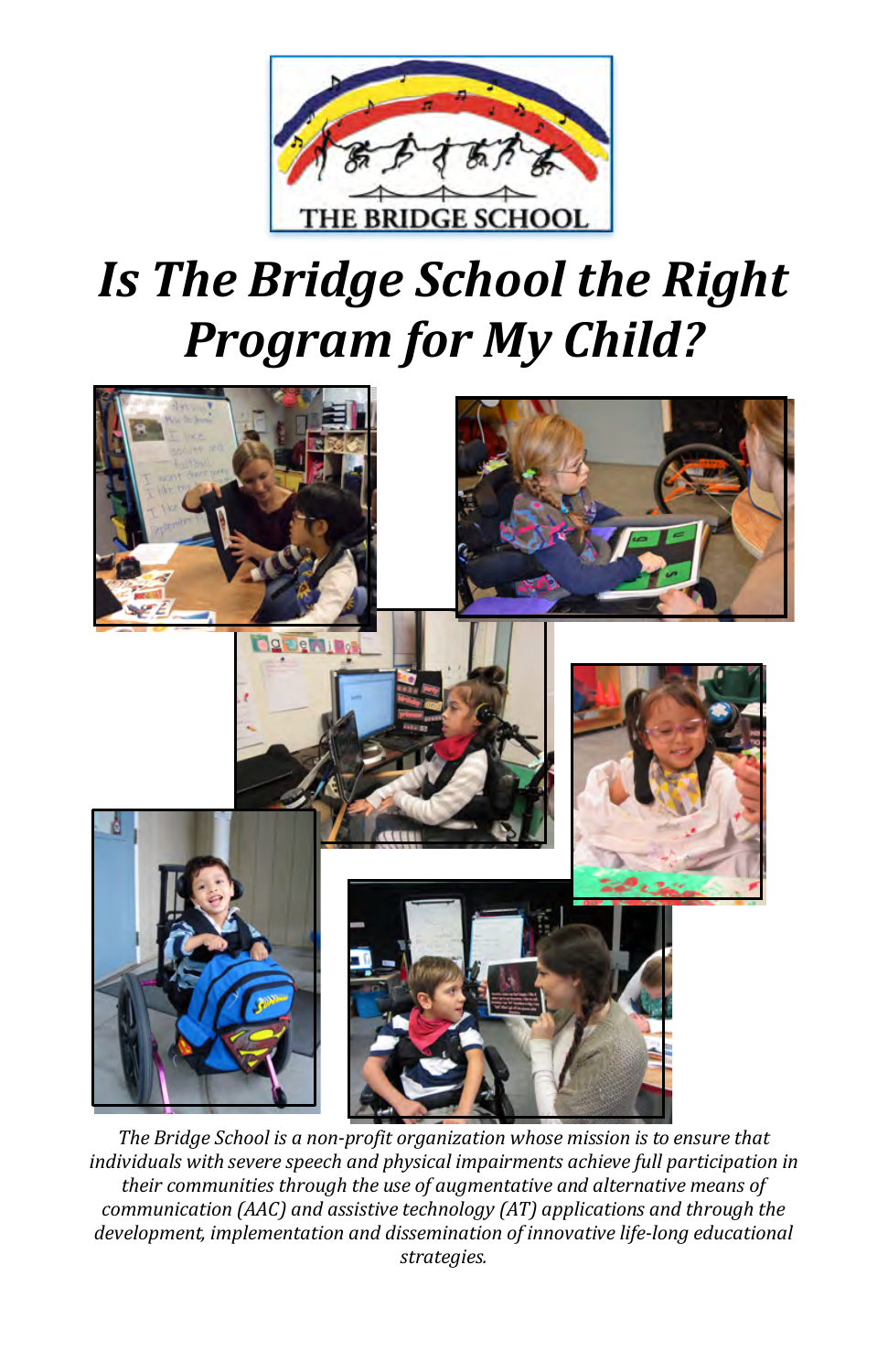### How is The Bridge School Unique?

School-Based Setting: The Bridge School is a school-based setting providing access to and participation in a comprehensive standards-based complex physical and communication needs. They typically require curriculum. The Bridge School was created to serve children who have innovation solutions in the areas of:

- Communication
- Participation in the general education curriculum
- Physical access to instructional materials and the environment





**Transitional Placement:** Bridge not a long-term placement. While they are given access to highly students are at The Bridge School tra i ned staff who implement educational strategies that innovative and creative support the development of effective communication systems. School is a transitional program,



home school district with skills and tools to support their success. Planning Our goal for our students is an efficient and effective transition back to their for transition begins when a student first enrolls in our program and is built Area. When students transition, our staff continue to provide support to on our ongoing relationships with the school districts we serve in the Bay help ensure the student's active participation in their educational placements. 





#### *The Bridge School*  $\qquad \qquad 2$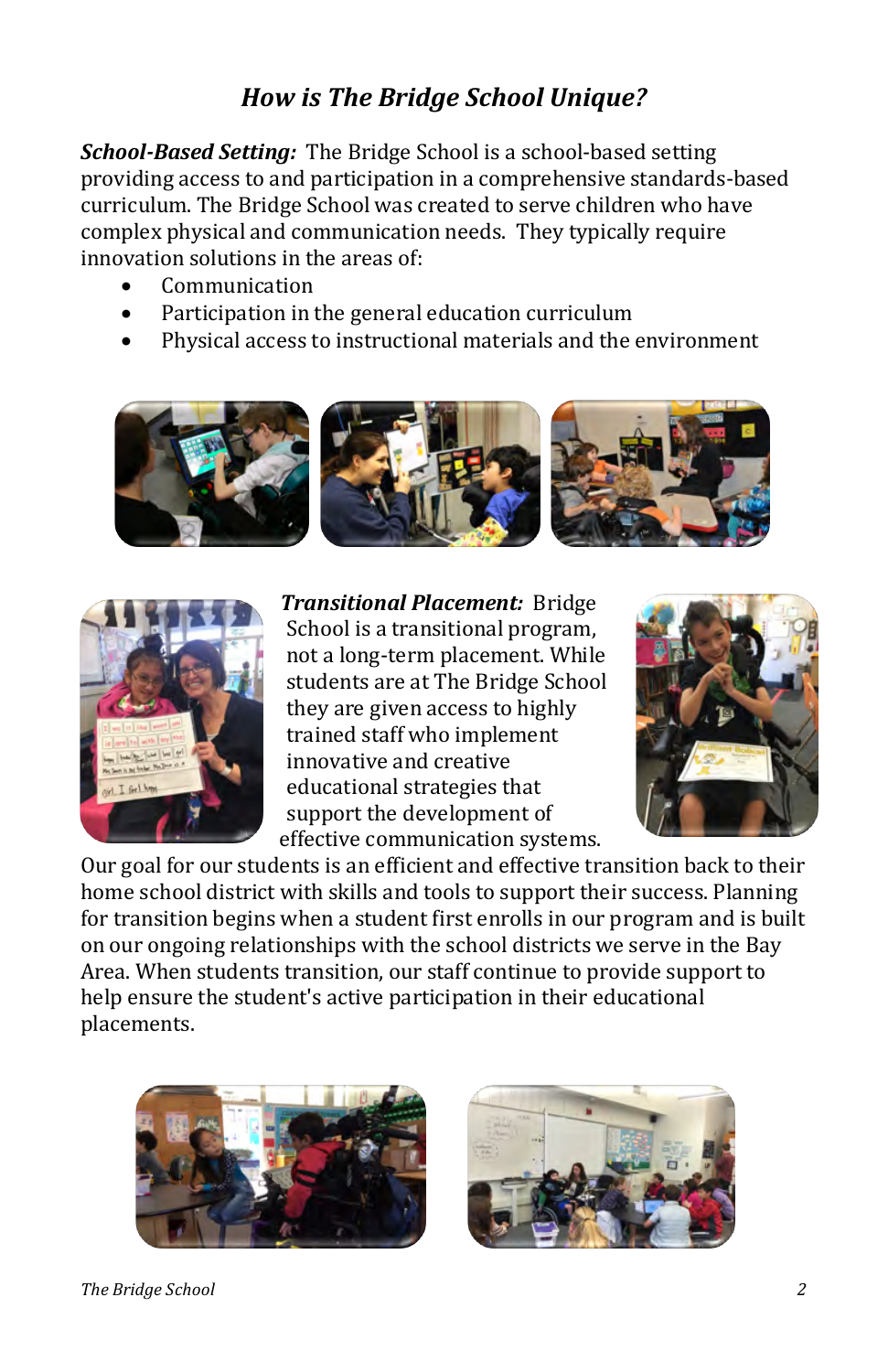Individualized Intervention: Once enrolled at The Bridge School on-going unique strategies and assistive technology supports each individual student comprehensive assessment and trials are conducted to help identify those will need to be successful. Assessment and strategies address augmentative curriculum; seating and positioning; independent hands-free mobility to and alternative communication; assistive technology; adaptations to the intervention for students with cortical visual impairments. enhance the student's access to the learning environment; and specialized

**Curriculum:** Our comprehensive educational curriculum draws from:



- Common core state standards
- Specialized curricular areas that are especially critical for children with severe speech and physical impairments who use AAC inc l u d ing:
	- § self-determination
	- § mobility and assistive technology
	- § communicative competence



*Inclusion:* Bridge School is on a public elementary school site, which affords us the meaningful participation, both academically and opportunity to provide inclusion experiences and socially, with grade-level peers. These opportunities complement our unique classroom settings that are designed to develop skills individually and in small groups with AAC-using partners.

**Social Networking:** Expanding our student's social networks is achieved including school, home and the community at large. Using both studentby providing training for communication partners in a variety of settings centered and family-centered planning approaches that honor student and family preferences and priorities is a core value of the program.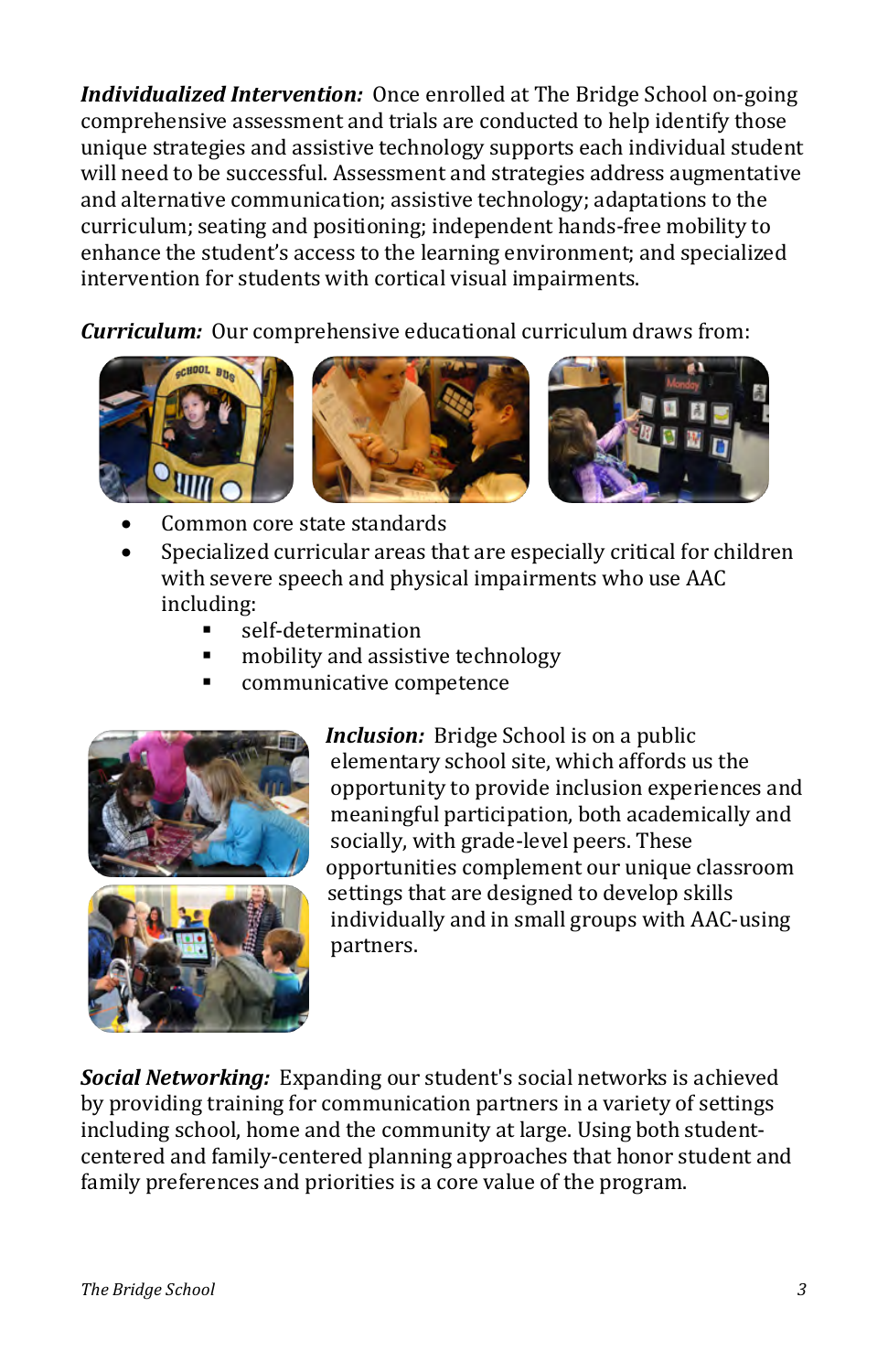

**Parent Partnership:** Parents are considered integral are encouraged to actively participate in planning partners in their children's education, and as such their children's Individualized Education Program participating in fundraising and outreach endeavors. (IEP), volunteering for various activities, and In addition, a formalized program for parents is provided which includes trainings, informal and resources to families. discussions, family mentors, school visits, home visits



Parents and school districts have many options for their children or students, and only by knowing what our program offers will you know if Bridge School is a good fit.

*Staffing and Expertise:* Our highly interdisciplinary staff (including special specialists; rehabilitation engineers; occupational therapists; vision education teachers, speech-language pathologists; assistive technology specialists) work collaboratively across all levels of the organization. In renowned experts from relevant fields to provide consultation and training addition, Bridge School accesses a network of nationally and internationally for our staff and families. Consultants with specialized knowledge and adaptive seating and positioning, independent mobility, technology access, expertise in areas such as augmentative and alternative communication, adaptive play, language and literacy development, and cortical visual impairment work alongside our staff and students and also lead focused group discussions with both staff and family.



*The Bridge School 4*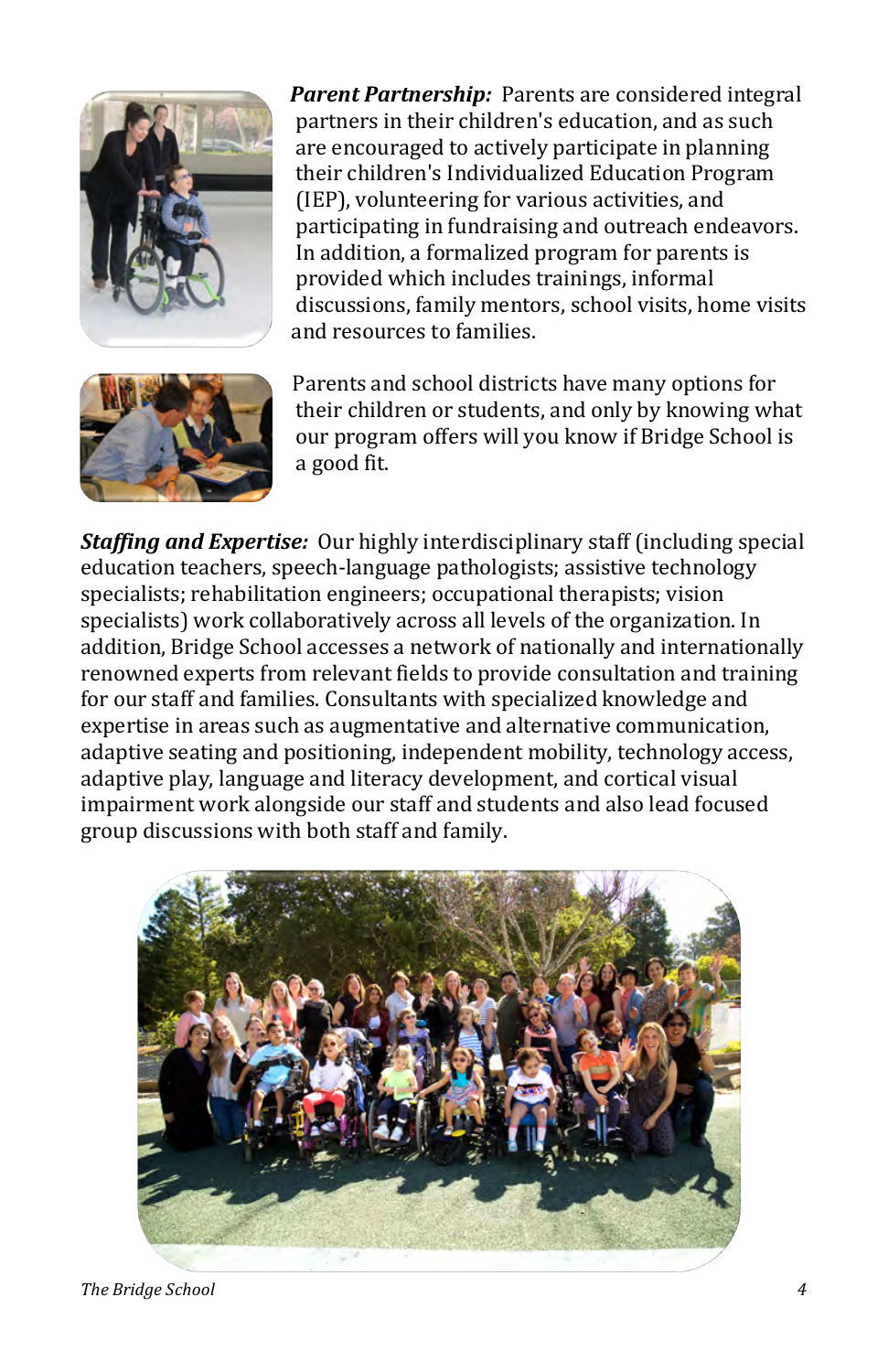

**Technology:** Bridge School's staff have access to a large assistive technology tools, hands-free walkers and augmentative and alternative communication tools with which to explore and customize to meet each student's unique needs. Working relationships with vendors, manufacturers and researchers in the area of technology, both general and assistive, ensure we remain "state of the art" in our resources. library of software and on-line educational programs,







Facilities: Bridge School's specially designed public elementary school site. Students follow facilities are part of a shared campus on a a traditional school year calendar and a daily schedule that supports our selective inclusion approach in general education classrooms on our shared campus [all inclusion is supported community allows for frequent field trips and by Bridge School staff]. Access to our local hands-on learning opportunities that tie to our classroom's thematic units.



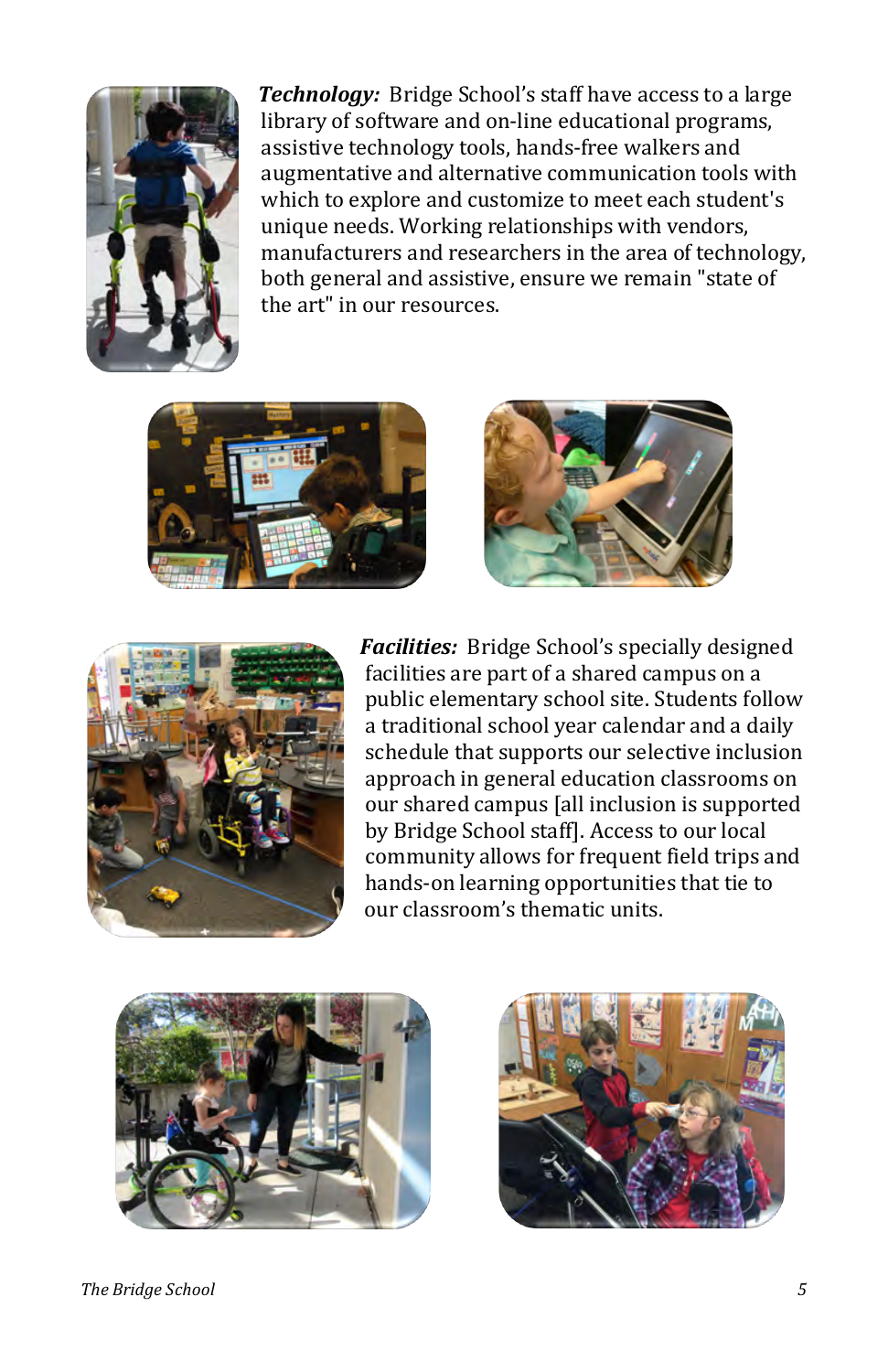## Is The Bridge School the Right Program for My Child?

children we serve, which of these descriptions fit... To find out if your child shares those unique characteristics with the

- $\Box$  My child has a severe physical disability (primary motor impairment, e. g., cerebral palsy)
- $\Box$  My child has a speech disability related to the physical impairment
- $\Box$  My child's communication needs cannot be met through natural speech alone
- $\Box$  My child gets frustrated when communication attempts are not successful
- $\Box$  My child is between the ages of 3-10 years
- $\Box$  My child participates successfully in small group activities (e.g., playgroups, preschool, school)
- $\Box$  My child's medical needs do not negatively impact participation in daily school routines
- $\Box$  My child's behavior does not significantly interfere with social or educational interactions







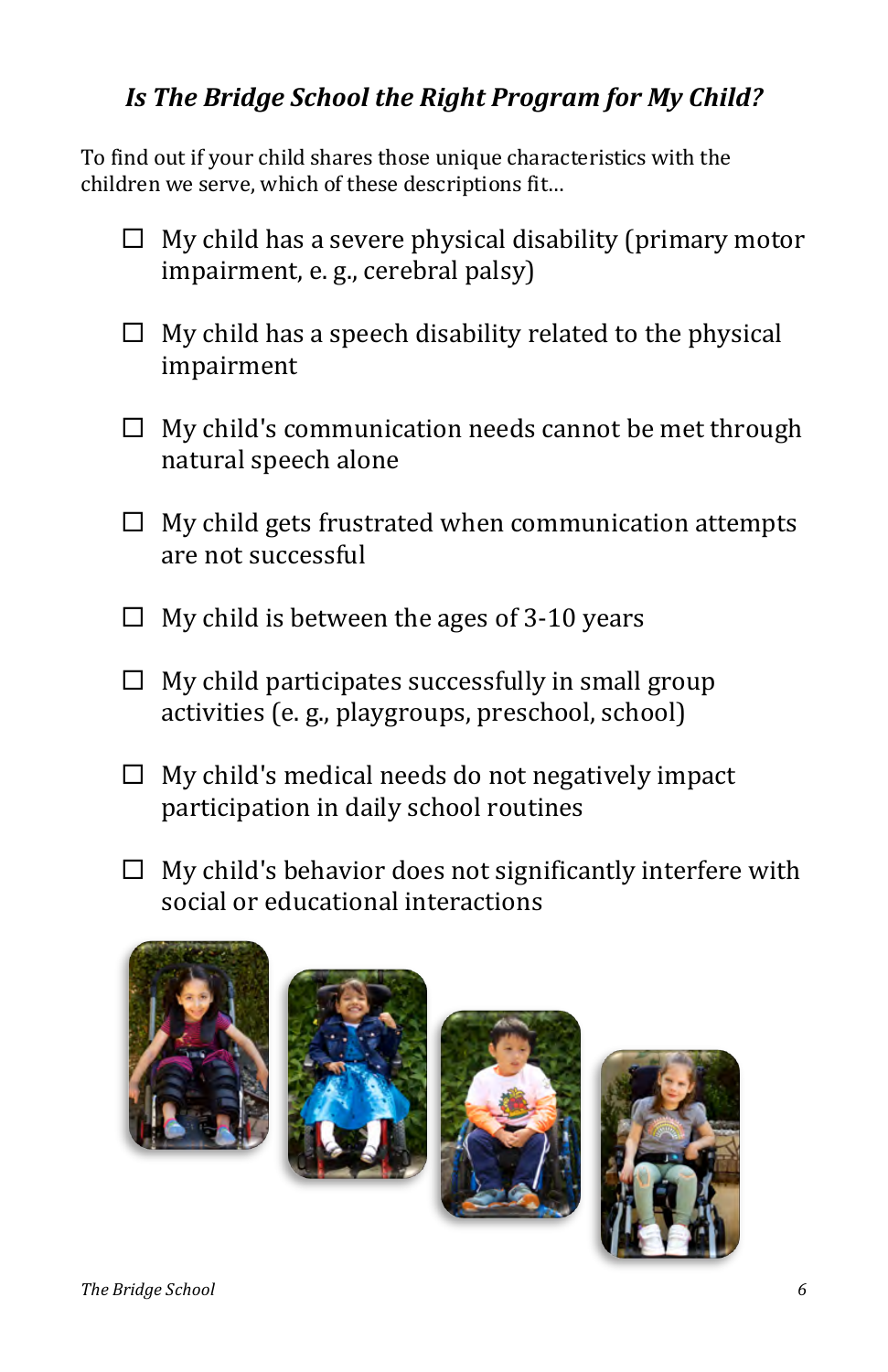### *I s T he B r i d g e School What I Want for My Child?*

Check the following list of Bridge School characteristics to see if it matches what you want in an educational placement for your child...

- $\Box$  I am interested in a day program as opposed to a residential placement
- $\Box$  I prefer an educational approach rather than a medical mo d e l
- $\Box$  I would like an intensive, short-term transitional placement, not a long-term situation
- $\Box$  I believe my child would benefit from small group instruction
- $\Box$  I want a situation where my child has an opportunity to be included in a general education classroom